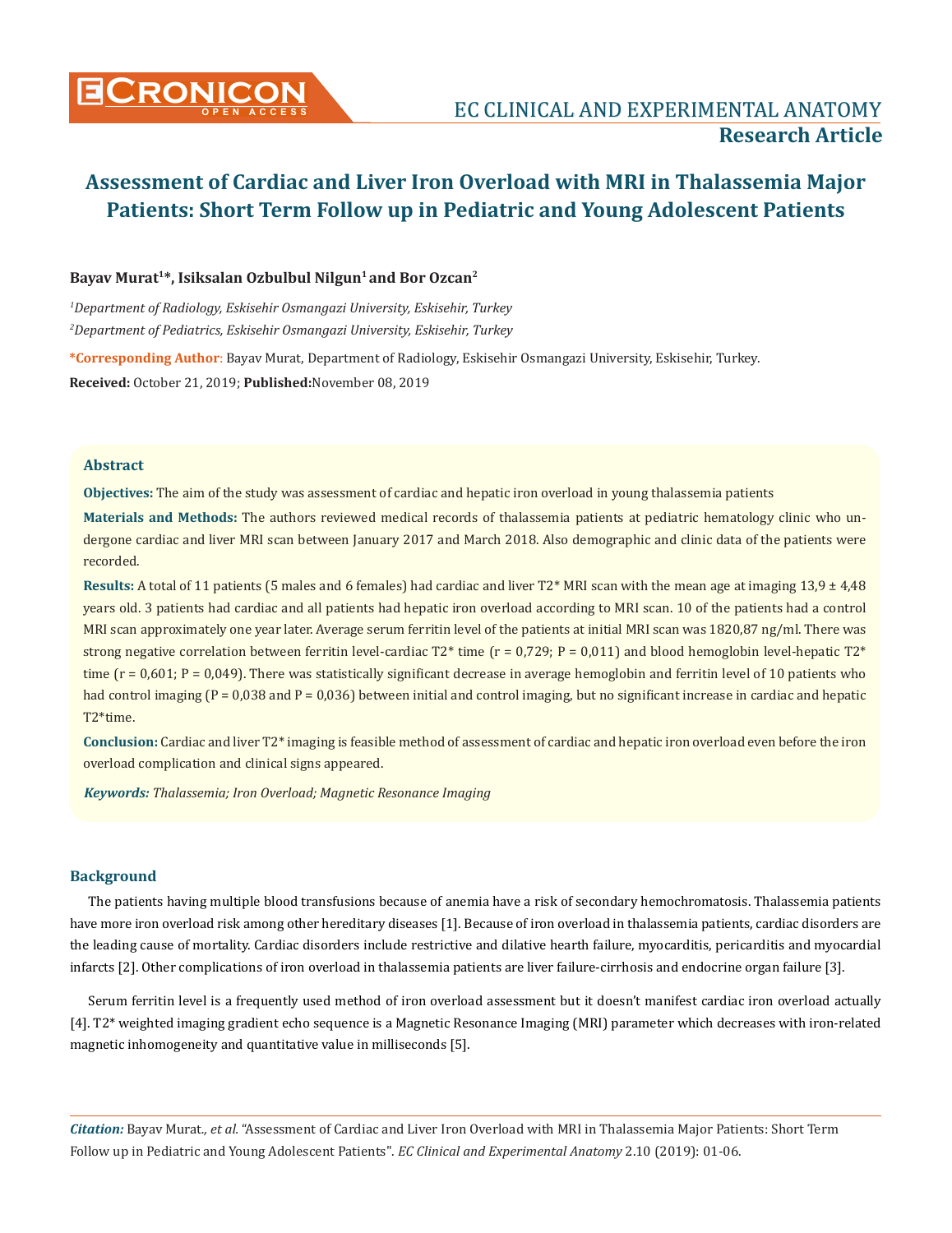#### **Objectives of the Study**

In this study, assessment of cardiac and hepatic iron overload with MRI in transfusion-dependent thalassemia major patients was aimed.

# **Materials and Methods**

Eskisehir Osmangazi University ethics committee approved this retrospective study. Patients diagnosed and treated for thalassemia major at pediatric hematology-oncology clinic and who undergone cardiac and liver MRI scan and also control MRI scan between January 2017 and March 2018 were retrospectively reviewed. Also, medical records of the eligible patients were reviewed. Demographic data, cardiac and liver T2\* time, echocardiography findings, blood hemoglobin and ferritin levels and chelation therapy dose was obtained from hospital records. Blood hemoglobin and ferritin levels were defined as average of the last two years before the first MRI scan. And if the patient had a control MRI, chelation dose, mean blood hemoglobin and ferritin levels between two imaging was recorded.

All cardiac and hepatic T2\* images obtained at 3 Tesla MR scanner (Figure 1 and 2). Cardiac T2\* time was obtained from the ROI at mid septum on short axis view and liver T2\* time was obtained from the ROI which was on right lobe of the liver and approximately 1 centimeter square on T2\* map via computer software 'Cardiac VXTM'. Cardiac T2\* value was considered severe for < 10 ms and mild for ≥ 10 - 20 ms. Liver T2\* value was considered mild for > 3,8 - 11,4 ms, moderate for > 1,8 - 3,8 ms and severe for ≤ 1,8 ms.



*Figure 1: 16 years old female patient. There is severe cardiac iron overload causing signal decrease with higher TE value.*

*Citation:* Bayav Murat*., et al.* "Assessment of Cardiac and Liver Iron Overload with MRI in Thalassemia Major Patients: Short Term Follow up in Pediatric and Young Adolescent Patients". *EC Clinical and Experimental Anatomy* 2.10 (2019): 01-06.

02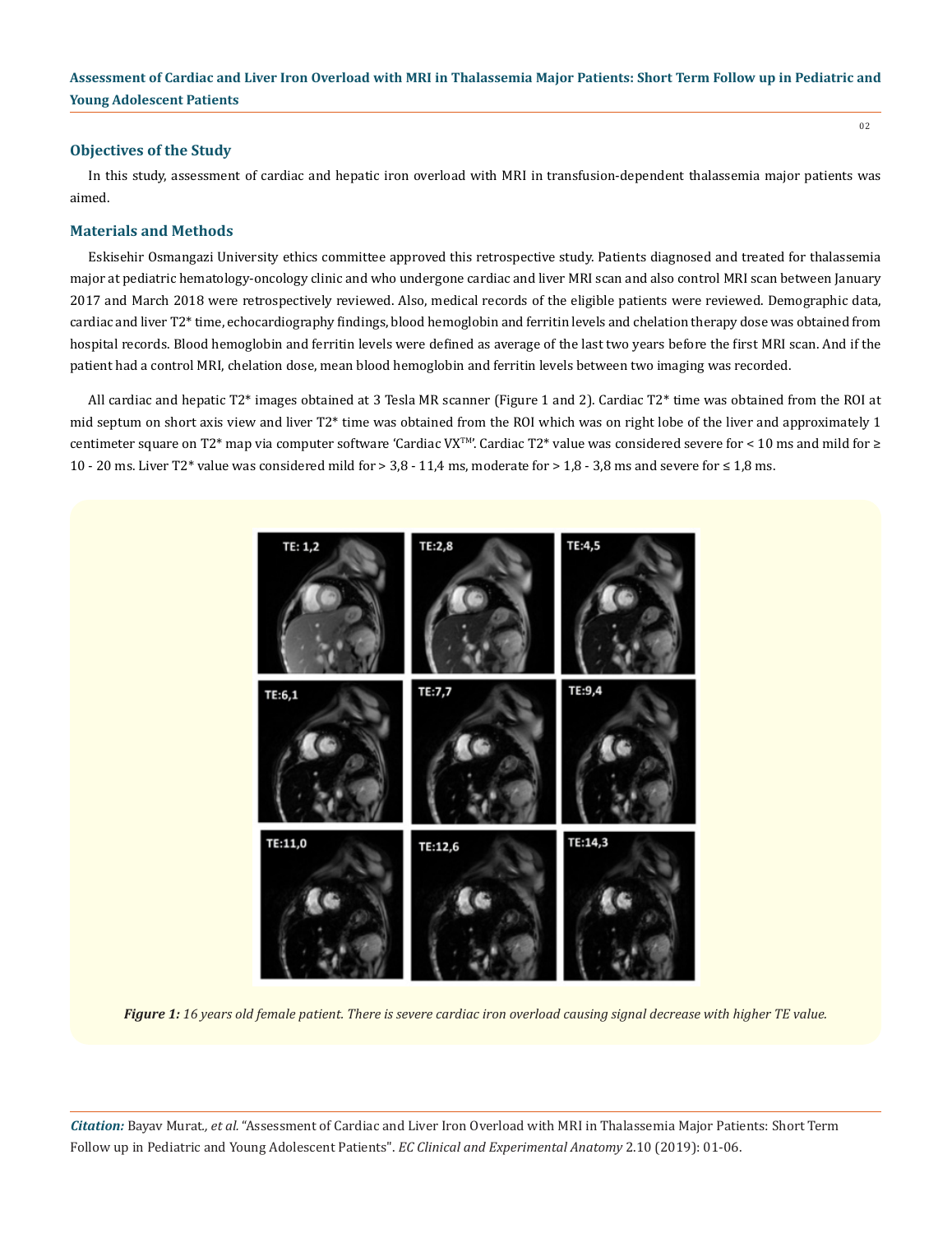

*Figure 2: 11 years old male patient. There is severe hepatic iron overload causing signal decrease with higher TE value.*

The IBM SPSS (version 20.0, New York, USA) was used for statistical analysis. Since values were non-parametric, Spearman Rank correlation coefficient was used to asses correlation, Mann Whitney U and Wilcoxon test to asses mean values between independent and dependent groups. P values less than 0,05 was considered statistically significant.

#### **Results**

A total of 11 patients (5 males, 6 females), who undergone cardiac and liver MRI scan with 3 Tesla MRI scanner, diagnosed with thalassemia major and having regular blood transfusions were identified. And also, 10 patients of total 11 patients had undergone a second control MRI scan approximately one year after the initial imaging (mean time between scans was 476 (± 57,5) days).

The mean age of the patients at the time of first MRI scan was 13,9 years (9 - 21). All of the patients had no cardiac dysfunction in echocardiography results. 6 patients had monthly and 5 patients had every three weeks blood transfusion. Except one patient, all of the patients had oral deferasirox chelation therapy and mean dose was  $1025$  ( $\pm$  362,28) mg per day.

There were 3 patients with cardiac siderosis; one of them had severe and two of them had mild siderosis. The age of these patients were 9, 14 and 15 years. All of the patients had iron overload in liver; 4 patients mild, 5 patients moderate and 2 patients severe (Table 1).

| <b>Mild</b>          |          | <b>Hepatic iron overload</b> |               |            |
|----------------------|----------|------------------------------|---------------|------------|
|                      |          | <b>Moderate</b>              | <b>Severe</b> |            |
| Cardiac<br>Siderosis | Positive | $1(9,1\%)$                   | $1(9,1\%)$    | $1(9,1\%)$ |
|                      | Negative | $3(27,3\%)$                  | $4(36,4\%)$   | $1(9,1\%)$ |

| <b>Table 1</b> : Distribution of cardiac and hepatic iron overload. |  |  |  |
|---------------------------------------------------------------------|--|--|--|
|---------------------------------------------------------------------|--|--|--|

The mean blood ferritin level of total 11 patients was 1820,87 ng/ml. Patients having cardiac siderosis had 3373,88 ng/ml and having no cardiac siderosis had 1238,49 ng/ml blood ferritin level, so there was statistically significant difference between them  $(P = 0.041)$ .

*Citation:* Bayav Murat*., et al.* "Assessment of Cardiac and Liver Iron Overload with MRI in Thalassemia Major Patients: Short Term Follow up in Pediatric and Young Adolescent Patients". *EC Clinical and Experimental Anatomy* 2.10 (2019): 01-06.

03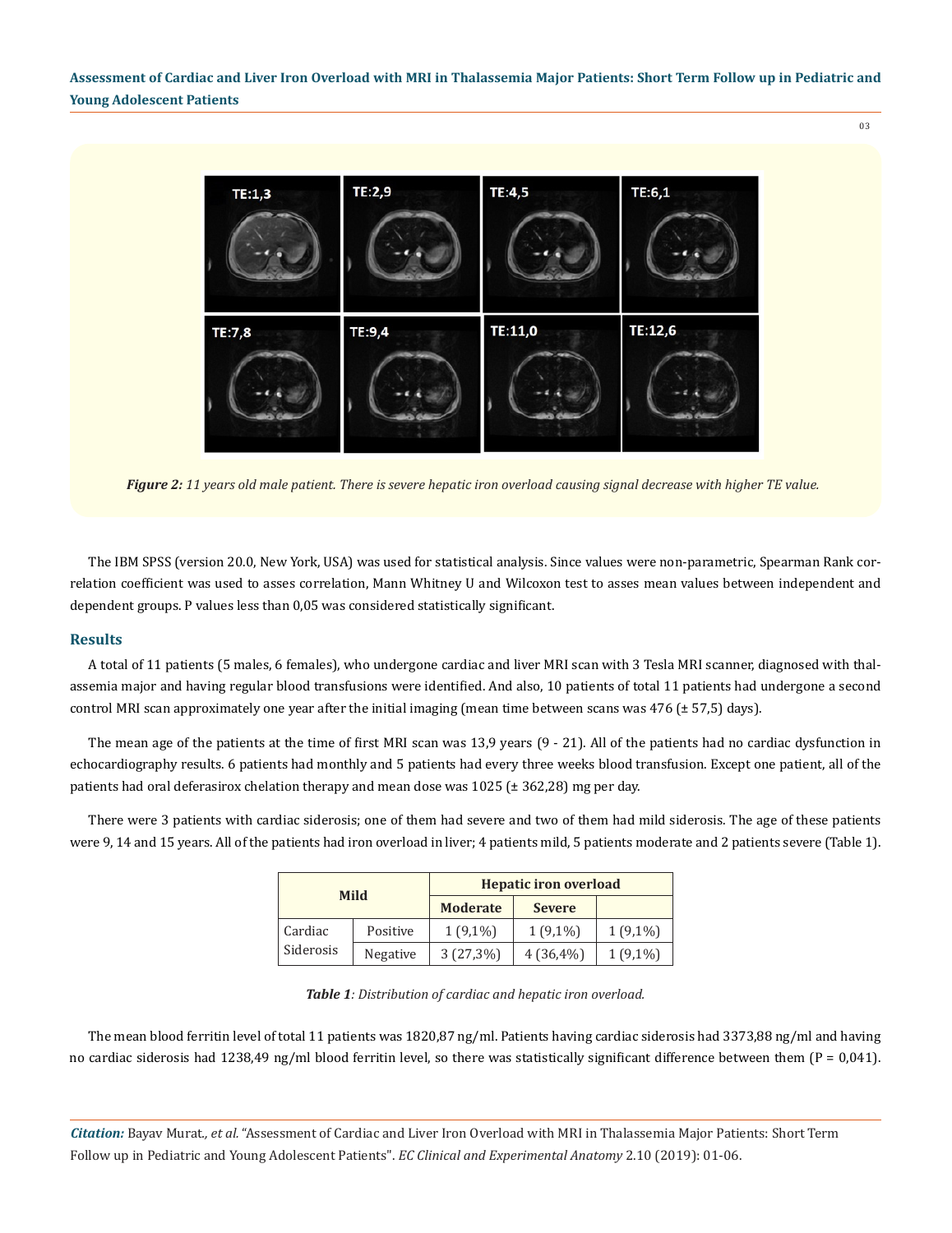04

There was a statistically significant negative strong correlation between cardiac  $T2*$  time and blood serum level ( $r = 0.729$ ;  $P = 0.011$ ). There was no statistically significant correlation between hepatic  $T2^*$  time and blood ferritin level (r = -0,255; P = 0,45).

The mean blood hemoglobin level of total 11 patients was 8,33 g/dl. There was no statistically significant difference between cardiac siderosis groups (P = 0,759). But there was a strong negative correlation between hepatic T2\* time and hemoglobin level (r = 0,601; P = 0,049).

There was no statistically significant difference in cardiac T2\* and hepatic T2\* time between genders both first and control imaging.

The mean hemoglobin and ferritin levels of 10 control patients were 8,31 g/dl and 1686,05 ng/ml before the first imaging. Between the first and control imaging the mean hemoglobin and ferritin levels were 8,12 g/dl and 1260.23 ng/ml. Both ferritin and hemoglobin levels reduced statistically significant between first and control imaging ( $P = 0.038$  and  $P = 0.036$ ). The mean cardiac  $T2^*$  and hepatic  $T2^*$  time was 21,07 ms and 3,62 ms at first imaging; 23,01 ms and 3,72 ms at control imaging. But there were no statistically significant increase in cardiac and hepatic T2\* time.

#### **Discussion**

Because of ineffective hematopoiesis; anemia appears in thalassemia and intestinal absorption of iron is also increased. Treatment of thalassemia with blood transfusions is another cause of iron overload. İron overload leads to oxidative stress and impairment to cell membrane. At the end, cardiac, hepatic and endocrine glands are having functional impairment as well as skeletal changes due to bone marrow excessive activation [1].

Between complications of thalassemia, cardiac iron overload and cardiac complications (heart failure and aritmia) are the leading mortality factor [6]. Hepatic complications due to iron overload include inflammation, fibrosis and finally cirrhosis [7].

Serum ferritin level is the most common option in monitoring iron overload which is very sensitive but not specific. Because serum ferritin level can increase with inflammation as acute phase reactant, in metabolic disorders and hepatitis [8]. Echocardiography is a modality that can diagnose cardiac iron overload related complications only after heart failure begins [9].

According to literature, there is lower cardiac and hepatic T2\* time in thalassemia major patients and also strong negative correlation between serum ferritin level and T2\* times [10]. In our study there was strong negative correlation between serum ferritin level and initial cardiac T2\* time as expected. But there was no significant correlation between serum ferritin level and initial hepatic T2\* time and also between cardiac and hepatic T2\* times. Result of the iron chelation therapy effect on liver can be increased because of the iron storage duty of liver and this may explain why there is no significant correlation between cardiac and hepatic T2\* time; also ferritin levels and hepatic T2\* time.

There was a negative correlation between blood hemoglobin level and initial hepatic T2\* time in our study which reveals the importance of lower targeted hemoglobin levels of blood and less blood transfusion in order to avoid iron overload. A moderate transfusion regimen which targets hemoglobin level between 9-10 g/dL is already recommended in literature [11]. But the mean hemoglobin levels of the patients in our study was 8,33 g/dL and this may suggest lower hemoglobin levels can be targeted as long as patients are asymptomatic.

In our study, there was a statically significant decrease in mean ferritin and hemoglobin levels between first and control imaging of 10 patients. The decrease of mean hemoglobin level can be result of lower blood transfusion rate and the decrease of mean ferritin level can be result of both lower transfusion rate and also better chelation compliance which suggests that assessment of iron overload may have an influence on patients having iron overload and clinicians about chelation compliance and transfusion regimen. But there was no statically significant influence of lower ferritin levels on cardiac and liver T2\* times which suggest that effect on iron overload at myocardia and liver parenchyma can require more than one year.

*Citation:* Bayav Murat*., et al.* "Assessment of Cardiac and Liver Iron Overload with MRI in Thalassemia Major Patients: Short Term Follow up in Pediatric and Young Adolescent Patients". *EC Clinical and Experimental Anatomy* 2.10 (2019): 01-06.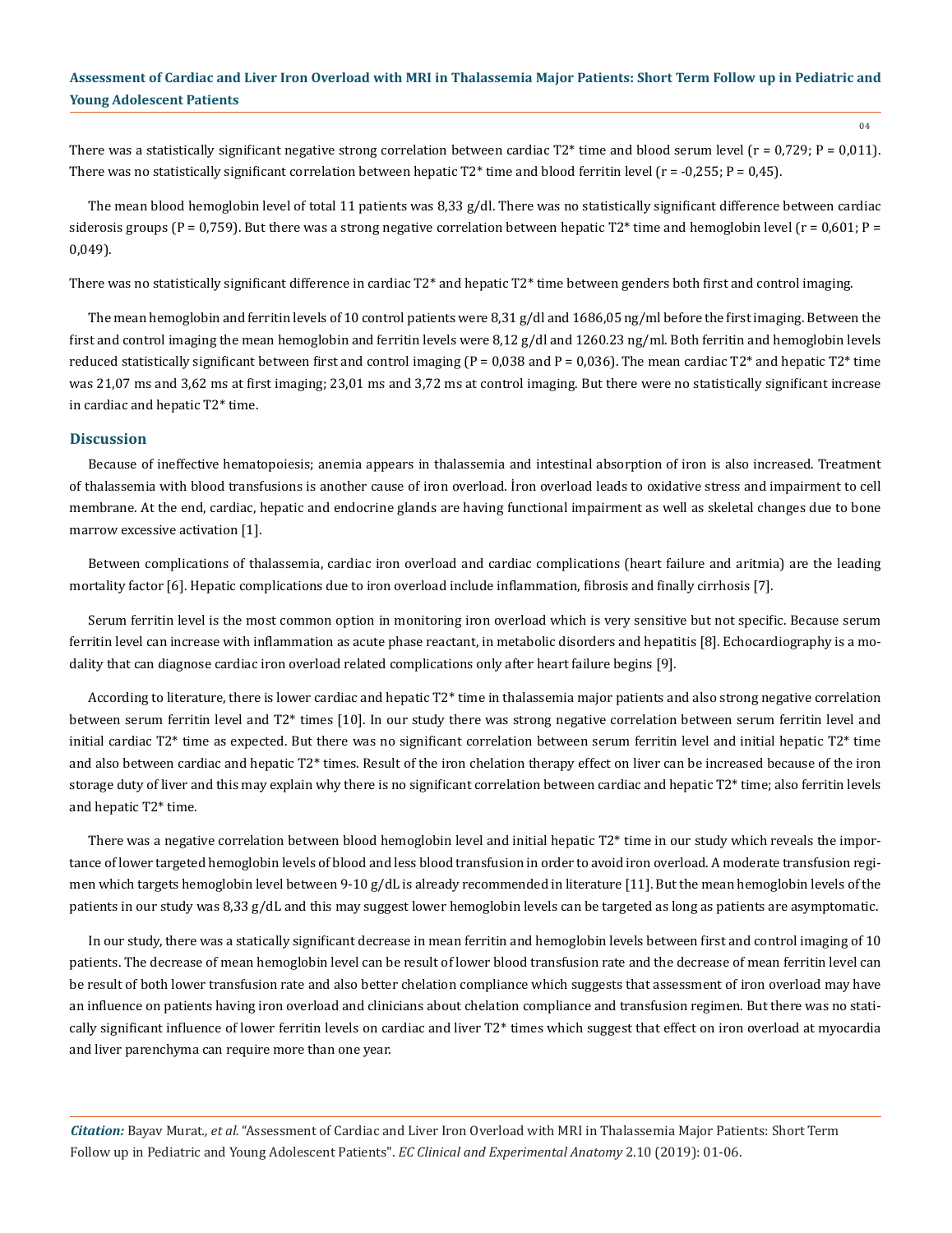05

Yang., *et al.* reported that there could be cardiac siderosis in pediatric thalassemia patients as young as 6 years in case of bad chelation therapy [12]. In our study, the youngest patient having cardiac siderosis was 9 years even tough having chelation therapy. Because of the patients have no clinical symptom, assessment and following up of iron overload with MRI scan have a crucial role even in younger patients.

According to our experience, both cardiac and hepatic T2\* MR scanning is possible in a session with a single breath hold time due to acquiring time of gradient echo T2\* sequence is very short. This result with imaging is possible without anesthesia even with younger patients.

This study had some limitations. It was retrospective design, having small number of patients and single hospital study. So results cannot be generalised overall thalassemia patients. Also, there was no cardiac functional imaging to correlate cardiac functions with other parameters. The other limitation of the study was no histopathological assessment of iron amount at liver and myocardia.

# **Conclusion**

To conclude; cardiac and liver T2\* imaging is feasible method of assessment of cardiac and hepatic iron overload even before the iron overload complication and clinical signs appeared.

# **Authors Contribution**

All authors contributed to design, data gathering-analysis and preparation of manuscript of the study.

# **Conflict of Interests**

None declared.

# **Ethical Considerations**

The institutional ethical committee approved this retrospective study (25403353-050.99-E.54477).

# **Funding/Support**

None declared.

# **Bibliography**

- 1. Beutler E., *et al*. "Iron deficiency and overload". *[Hematology. American Society of Hematology. Education Program](https://www.ncbi.nlm.nih.gov/pubmed/14633776)* (2003): 40-61.
- 2. Taksande A., *et al*. "Cardiovascular aspect of Beta-thalassaemia". *[Cardiovascular and Hematological Agents in Medicinal Chemistry](https://www.ncbi.nlm.nih.gov/pubmed/22239492)* 10.1 [\(2012\): 25-30.](https://www.ncbi.nlm.nih.gov/pubmed/22239492)
- 3. Cunningham MJ., *et al*[. "Complications of beta-thalassemia major in North America".](https://www.ncbi.nlm.nih.gov/pubmed/14988152) *Blood* 104.1 (2004): 34-39.
- 4. [Rund D and E Rachmilewitz. "Beta-thalassemia".](https://www.ncbi.nlm.nih.gov/pubmed/16162884) *New England Journal of Medicine* 353.11 (2005): 1135-1146.
- 5. [Baksi AJ and DJ Pennell. "T2\\* imaging of the heart: methods, applications, and outcomes".](https://www.ncbi.nlm.nih.gov/pubmed/24509620) *Topics in Magnetic Resonance Imaging* 23.1 [\(2014\): 13-20.](https://www.ncbi.nlm.nih.gov/pubmed/24509620)
- 6. [Modell B and M Darlison. "Global epidemiology of haemoglobin disorders and derived service indicators".](https://www.ncbi.nlm.nih.gov/pubmed/18568278) *Bulletin of the World Health Organization* [86.6 \(2008\): 480-487.](https://www.ncbi.nlm.nih.gov/pubmed/18568278)
- 7. Jean G., *et al*[. "Cirrhosis associated with multiple transfusions in thalassaemia".](https://www.ncbi.nlm.nih.gov/pmc/articles/PMC1628419/) *Archives of Disease in Childhood* 59.1 (1984): 67-70.
- 8. Brissot E., *et al*[. "Management of high ferritin in long-term survivors after hematopoietic stem cell transplantation".](https://www.ncbi.nlm.nih.gov/pubmed/22221783) *Seminars in Hematology* [49.1 \(2012\): 35-42.](https://www.ncbi.nlm.nih.gov/pubmed/22221783)

*Citation:* Bayav Murat*., et al.* "Assessment of Cardiac and Liver Iron Overload with MRI in Thalassemia Major Patients: Short Term Follow up in Pediatric and Young Adolescent Patients". *EC Clinical and Experimental Anatomy* 2.10 (2019): 01-06.